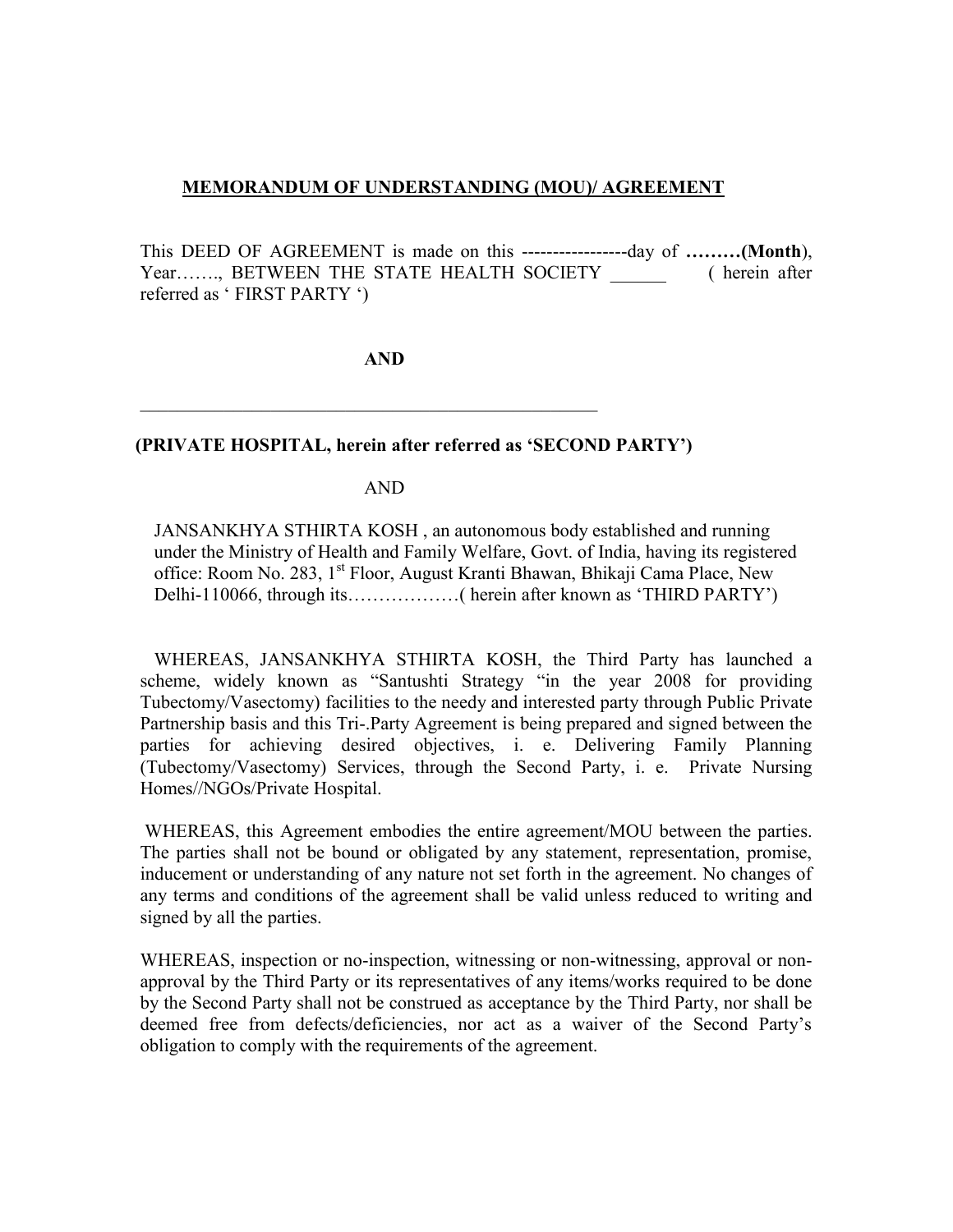## NOW THIS TRI-PARTY AGREEMENT WITNESSES AS UNDER:

- 1. The Second party shall not assign any part of the works under the agreement to any other party (External Party) without prior written consent from the Third Party.
- 2. The Second Party shall be providing Family Planning Services (Tubectomy/Vasectomy) to the eligible / service seeking couples; on demand, in terms of the guidelines of the Ministry of Health & Family Welfare, Govt. of India.
- 3. The Second Party undertakes and ensures that Quality services by the well qualified and experienced empanelled medical professionals shall be provided to the beneficiaries as per the rates (payable to the second party) as prescribed below.

For Institutional Services (At Second Party's Nursing Home/Hospital).

| of<br><b>Type</b><br>service | Type of<br>facility | Provider (includes cost of<br>drugs, dressings, charges of<br>surgeons, Anesthetist, staff<br>Nurses, Technician,<br>refreshment, admin cost etc)<br>(Rs.) | <b>Motivator</b><br>(Rs.) | <b>Wage</b><br>compensation<br>the<br>to<br><b>beneficiaries</b><br>(Rs.) | Total (Rs.)                                                                                               |
|------------------------------|---------------------|------------------------------------------------------------------------------------------------------------------------------------------------------------|---------------------------|---------------------------------------------------------------------------|-----------------------------------------------------------------------------------------------------------|
| <b>Tubectomy</b>             | Private             | $1850/-$                                                                                                                                                   | $150/-$                   | $600/-$                                                                   | $2600/-$<br>$(Rs.1500/-$<br>from<br><b>NRHM</b><br>fund,<br>rest<br>amount will<br>be provided<br>by JSK) |
| <b>Vasectomy</b>             | Private             | $1800/-$                                                                                                                                                   | $200/-$                   | $1100/-$                                                                  | $3100/-$<br>$(Rs.1500/-$<br>from<br><b>NRHM</b><br>fund,<br>rest<br>amount will<br>be provided<br>by JSK) |

4. The Second Party will execute an undertaking in favour of the Third Party that it will not be charging any fees/expenses from the beneficiary for the services (sterilization) rendered to the beneficiary under this agreement.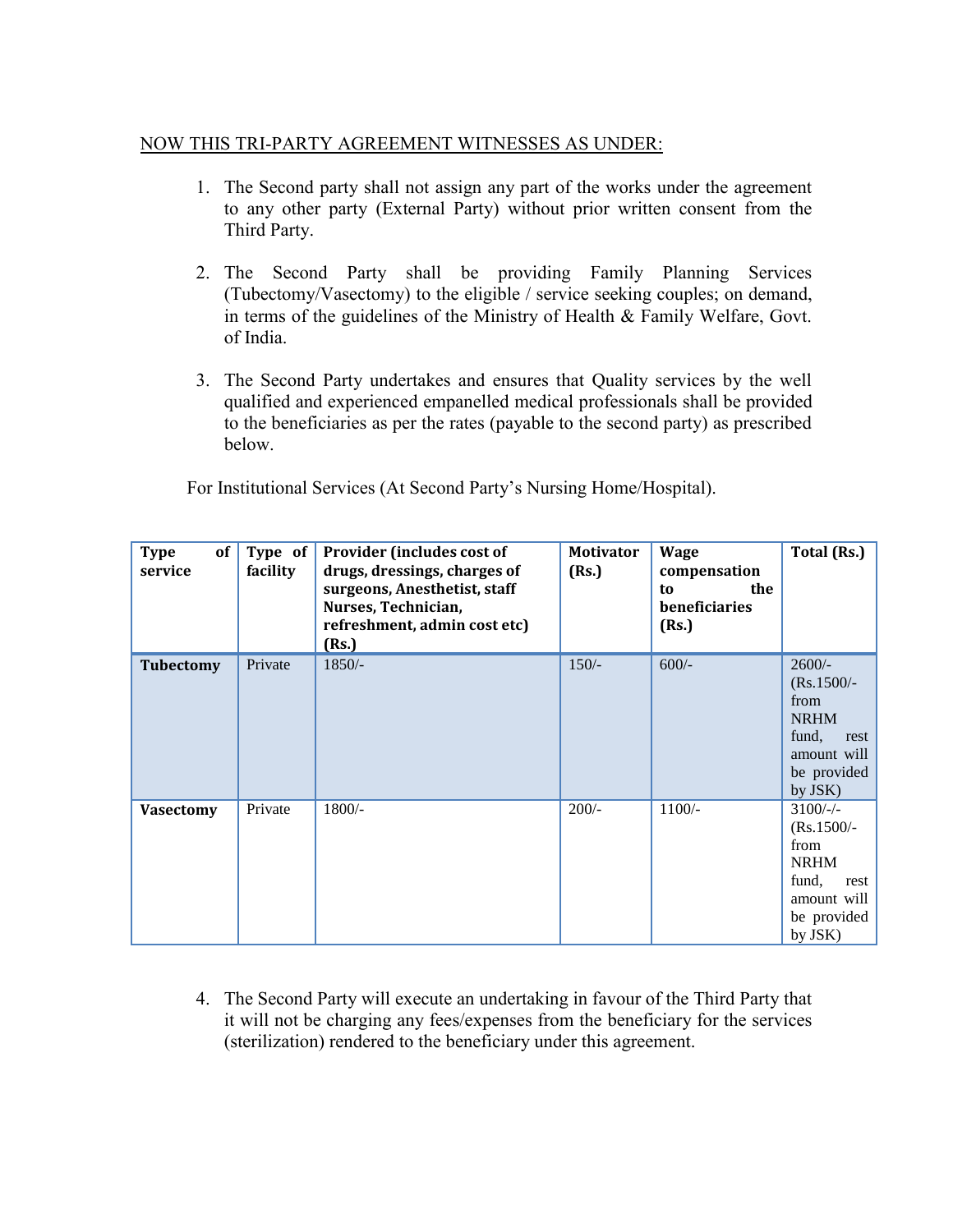- 5. The beneficiary will be free to choose between Government Hospital and Second Party's Nursing Home. If the Beneficiary chooses the Second Party's facility, for the aforesaid services, then the beneficiary will be entitled to get compensation (according to clause 3) in terms of money, other than the sterilization services free of cost. The beneficiary approaching any facility/ institution on his/her own motivation shall be entitled to earn the amount, earmarked for the motivator.
- 6. The Second party will be entitled for the package per Sterilization (M/F) as indicated in the table above. During the sterilization camps, if the Anesthetist is not available and the Surgeon engaged by the Second party administers anesthesia then, the amount earmarked for the Anesthetist, will be given to the Surgeon.
- 7. The Maximum age of the target beneficiaries should be above 22 years and below 49 years for female and male should be below the age of 60 years. It will be the sole responsibility of the Second Party and any deviation from the above stated yardstick shall be construed to be gross violation of the terms and condition of the agreement by the Second Party.
- 8. The Second Party will be authorized to issue sterilization certificate to the beneficiary and the same will be treated valid for issuing Green Card if applicable in the respective state.
- 9. The Second Party shall maintain a separate register for the services rendered to the clients/ beneficiaries, in prescribed format, separate cash book (double entry accounting system) and ledger books for the funds received from the First Party & Third Party.
- **10.** The Second Party shall report about the services rendered to the beneficiaries, by the 7th of each English calendar month, in the prescribed format to the First Party & Third Party.
- 11. The Second Party would be given an advance of Rs. 15,000/- initially, to start rendering the above mentioned services, subject to the condition that the second party shall execute Bank Guarantee of equal amount in favour of the Third Party, from a nationalized Bank. Next installments of even amount would be released to the facility by the First Party & Third Party, only after submission of the utilization certificate, in respect of the funds received earlier, by the Second Party, in prescribed format.
- 12. The Second party shall acknowledge and ensure that the amount of advance received (initially or thereafter) is utilized for the purpose, which it is meant for, within as short a time slot as possible and in any case, within a month. In case, for reasons, not under the control of the Second Party; the advance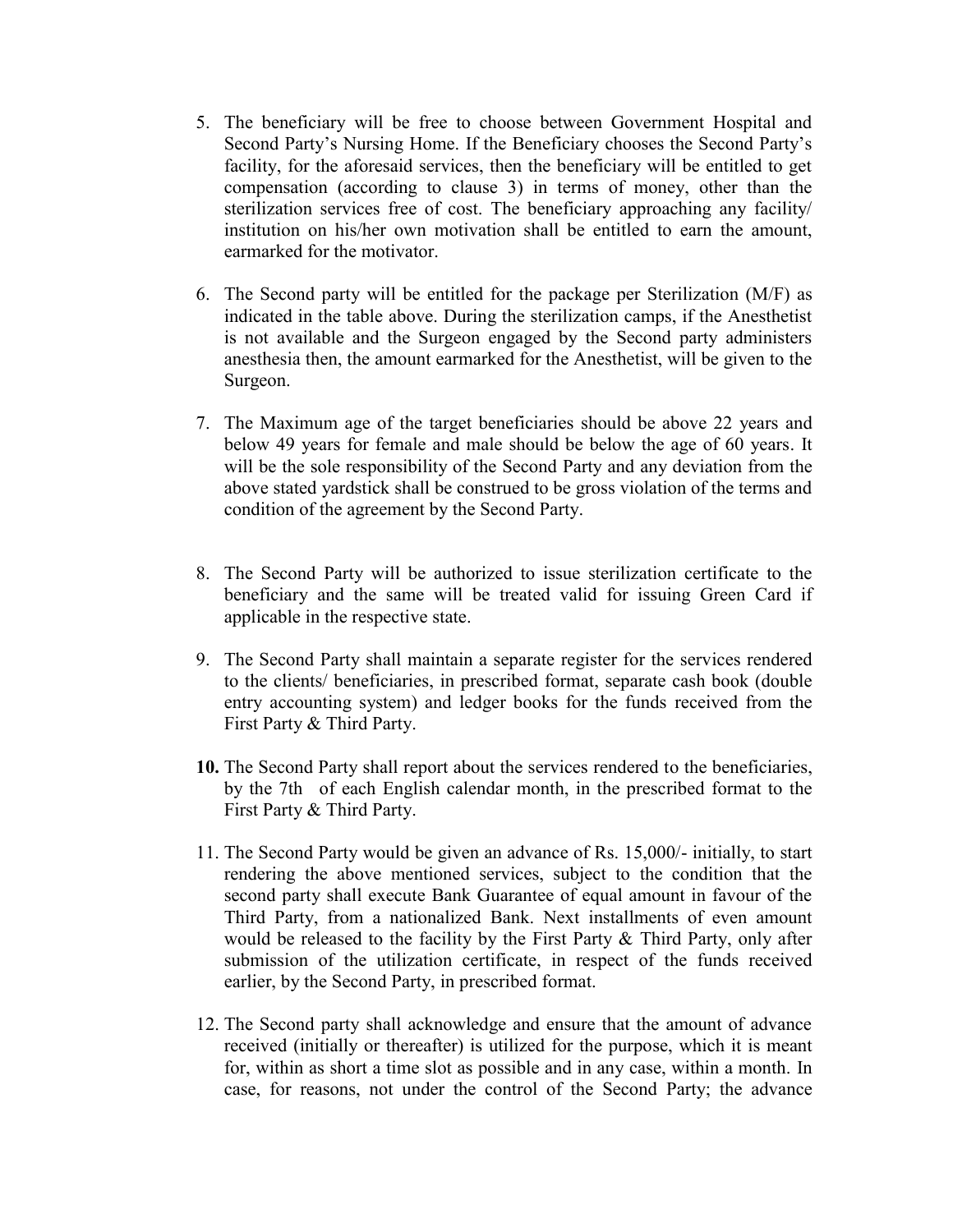amount (in full or a part thereof), remains unutilized, the concerned establishment will have to report the reasons for such non-utilization to the First party & Third Party and either ask for some more time to utilize the amount or refund the amount lying unutilized to the First Party or Third Party. On return of the unutilized fund by the second party, First Party &Third Party shall return Bank Guarantee executed by the Second party. The total period during which the first installment of advance must be utilized, should not exceed 90 days from the date of receiving the advance from the office of the respective State Health Society (JSK-SANTUSHTI A/C).

- 13. If the private accredited facility undertakes to perform a minimum of 10 cases of sterilization operations (both Male and Female) in a month, the Third Party (JSK) would pay Rs.500/- (Rupees five hundred only) extra for each case apart from money received from NRHM once 10 or more cases are performed in a month which would be treated as compensation for Organizational activities including publicity of the service and for getting empanelled surgeons from another facility to undertake the work. Besides this, wage compensation to the beneficiaries will also be given as described in clause 3.The total amount would be paid on receipt of the proof of the facility having completed 10 or more cases in a month, duly certified by the First Party and payment shall be released by way of cheque by the Third Party through the Second Party.
- 14. The Second party shall ensure of having necessary arrangements to handle cases referred by the First Party as and when such referrals are made.
- 15. The Second party must have all necessary equipments/support facilities/duly certified technical staff; to perform sterilization operations, in accordance with the prescribed guidelines / protocols, approved and widely circulated by the Ministry of Health and Family Welfare, Govt. of India.
- 16. If any complication arises during or after the sterilization procedure undertaken by the Second party on any beneficiary or any legal dispute is contemplated by the aggrieved beneficiary related to sterilization or postoperative treatment, it would be the sole responsibility of the Second Party to deal with the same without putting any extra/Additional monetary or other burden upon the First Party or the Third Party. However, the First party will take the responsibility pertaining to monetary compensation to the beneficiary, as per the norms of Govt. of India.
- 17. The First Party and Third Party will have full rights to inspect the facility run by the Second party (through State / Divisional / District. level Officials) as and when required and instructions given during inspection by the First party and/or Third Party shall be absolutely binding upon the Second Party. The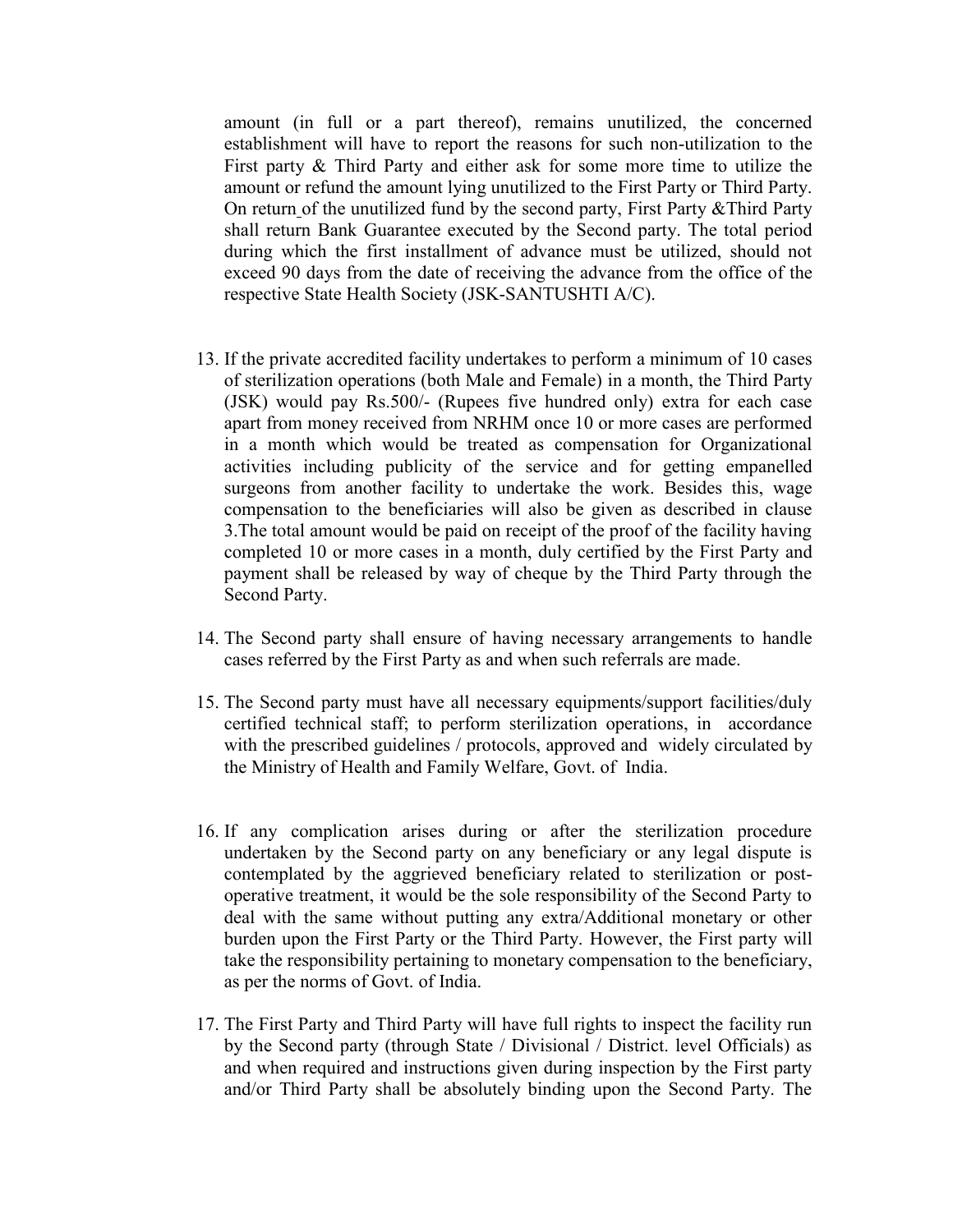Second Party shall be bound to give access to the representatives of the First Party and/or Third Party at all reasonable times to inspect check and verify facilities, quality of materials and qualifications of the staffs employed or engaged by the Second Party for execution and performance of the works under this agreement.

- 18. If at any stage, it is found that the second party is not rendering quality services as promised/ensured in terms of this agreement, then the First Party or Third Party will have full rights to terminate the agreement after giving 7 days notice to the second party. The second party, in this case, will have to return the unspent balance available with the facility, within seven days from the day of cancellation of the agreement. In case of failure in refunding unspent money /fund by the Second Party to the First Party/Third Party within the stipulated period of 7 days from the cancellation of this agreement, First Party/Third Party shall be at liberty to invoke Bank Guarantee furnished by the Second Party in favour of the First Party/Third Party.
- 19. If, at any stage it is found that the services rendered by the Second Party are not qualitatively appropriate or not as per the Guidelines / Protocol ( Standard for Female & Male Sterilization Services; MoHFW) then the First Party or Third Party will have the right to withhold part of the payment in specific cases.
- 20. Termination of agreement could be done by either side after giving one month advance notice disclosing reason and intention therein (excluding conditions mentioned in clause 13).
- 21. The term of contract shall remain in force for period of two year from the date of signing of agreement unless extended mutually by the parties in writing.
- 22. The First Party/Third Party shall have full rights to modify the terms of this agreement at any time during the period for agreement with prior consultation with the Second Party. In case, the second party is aggrieved by the decision of First Party/Third Party, the Second Party may file an appeal before the Director, Public Health & Family Welfare of the concerned state and decision of Director; Public Health  $\&$  Family Welfare of the state will be final  $\&$ binding on all the parties.

In WITNESS WHERE OF both FIRST AND SECOND PARTY have signed this agreement on the date month and year and place as mentioned here under.